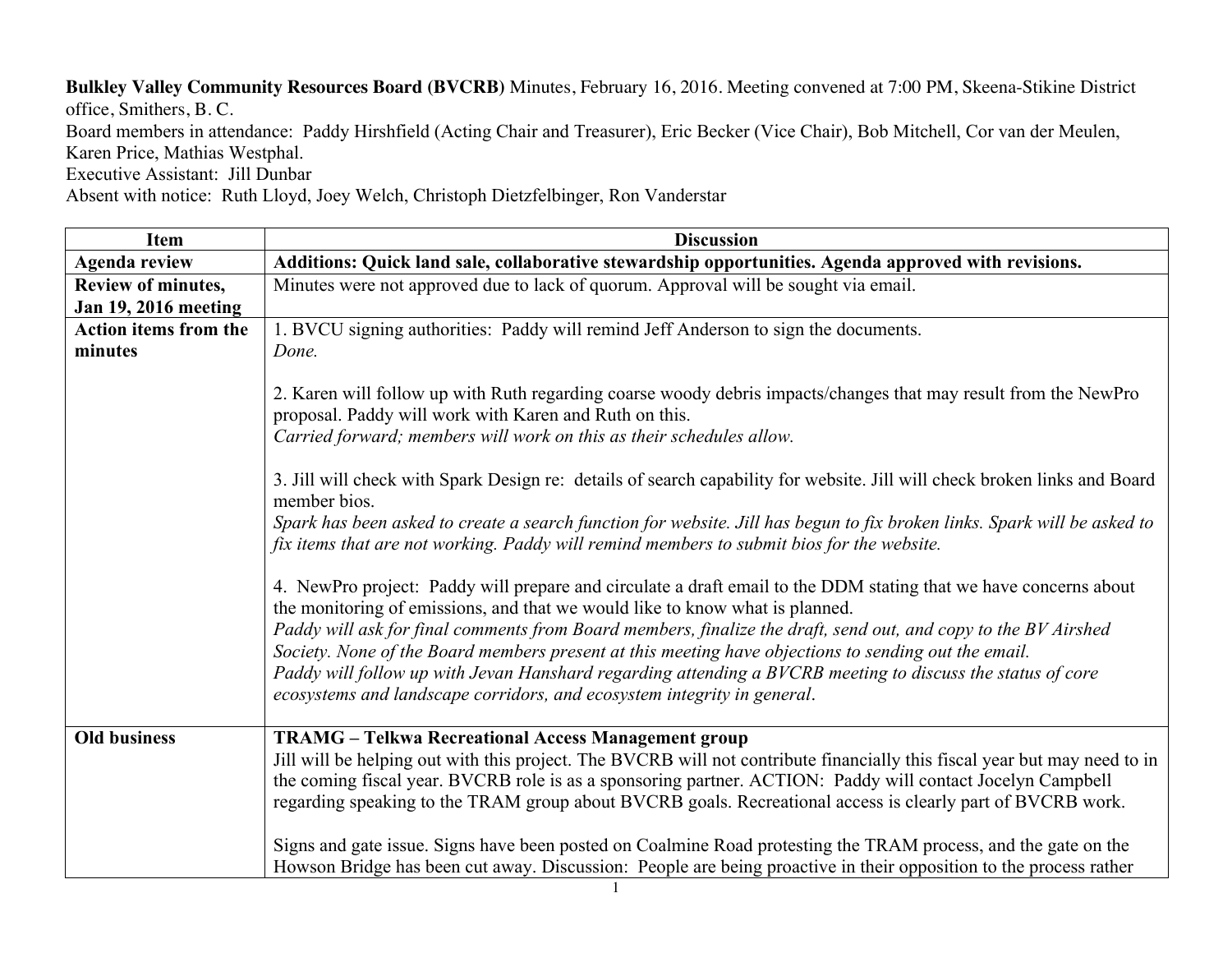| <b>Item</b>         | <b>Discussion</b>                                                                                                                                                                                                                                                                                                                                                                                                                                                                                                                                                                                                                                                                                                                                                                                                                                      |
|---------------------|--------------------------------------------------------------------------------------------------------------------------------------------------------------------------------------------------------------------------------------------------------------------------------------------------------------------------------------------------------------------------------------------------------------------------------------------------------------------------------------------------------------------------------------------------------------------------------------------------------------------------------------------------------------------------------------------------------------------------------------------------------------------------------------------------------------------------------------------------------|
|                     | than reactive. Not everyone thinks that restrictions will work. Some people think that the TRAM process is not<br>sufficient. There is not much potential for groups to fight with each other, people are just really trying to get their<br>opinions out. BVCRB role is more strategic. There is nothing the Board can do other than support the process and<br>encourage people to deal with the issue.                                                                                                                                                                                                                                                                                                                                                                                                                                              |
|                     | <b>BV Airshed Society</b><br>The society is not working on the NewPro issue, but is interested in what the outcome is. Representatives could be<br>invited to a BVCRB meeting to discuss other issues that we could work together on. ACTION: Paddy will forward<br>relevant correspondence to the Airshed Society.                                                                                                                                                                                                                                                                                                                                                                                                                                                                                                                                    |
|                     | <b>Summer RAMP update</b><br>ACTION: Brandy Hughes will be invited to the next meeting to present an update on Summer RAMP<br>implementation.                                                                                                                                                                                                                                                                                                                                                                                                                                                                                                                                                                                                                                                                                                          |
| <b>New Business</b> | <b>Babine Watershed Monitoring Trust (BWMT)</b><br>Karen Price: This science-based group has an annual budget and carries out monitoring projects in the Babine<br>Watershed. Ideally results are communicated to the BVCRB, which, as a values-based group, communicates with<br>government to recommend implementation of changes. Recent projects have looked at biodiversity, wilderness values<br>perspectives, grizzly bear monitoring, water quality, riparian buffers. Some strategies are working and some are being<br>mitigated by companies. However some LRMP values are not being achieved. Where values are not being achieved,<br>the BVCRB should present a case to government for improvement. There is potential for close collaboration between<br>the two groups and the trust would like a stronger relationship with the BVCRB. |
|                     | Discussion: The Board will be asking the District Manager for an update on the state of core ecosystems and<br>landscape corridors. Members would like to know what the priorities are. There are risks to the core ecosystems such<br>as pipelines and firewood cutting. Do we want a risk assessment for the LRMP? And then focus on what is most at<br>risk? If some particular value is at risk, we as public representatives need to do something. The risk assessment for the<br>Babine is somewhat applicable to the whole TSA. The priorities for the Babine could be looked at by the Board using<br>local knowledge and then deciding which ones to focus on. ACTION: Karen will forward BWMT project summaries<br>to the BVCRB for review and further discussion.                                                                           |
|                     | <b>Collaborative Stewardship Opportunities</b><br>Anne Hetherington, guest: 1. Quick land sale: Some parcels haven't been well tracked on the Lands database. As<br>well, the policy to not sell parcels in landscape corridors was changed. Hence this piece came up for sale. The Lands<br>Officer for the area is reviewing this case.<br>Board: Could this happen to other parcels? It is not in keeping with the LRMP.                                                                                                                                                                                                                                                                                                                                                                                                                            |